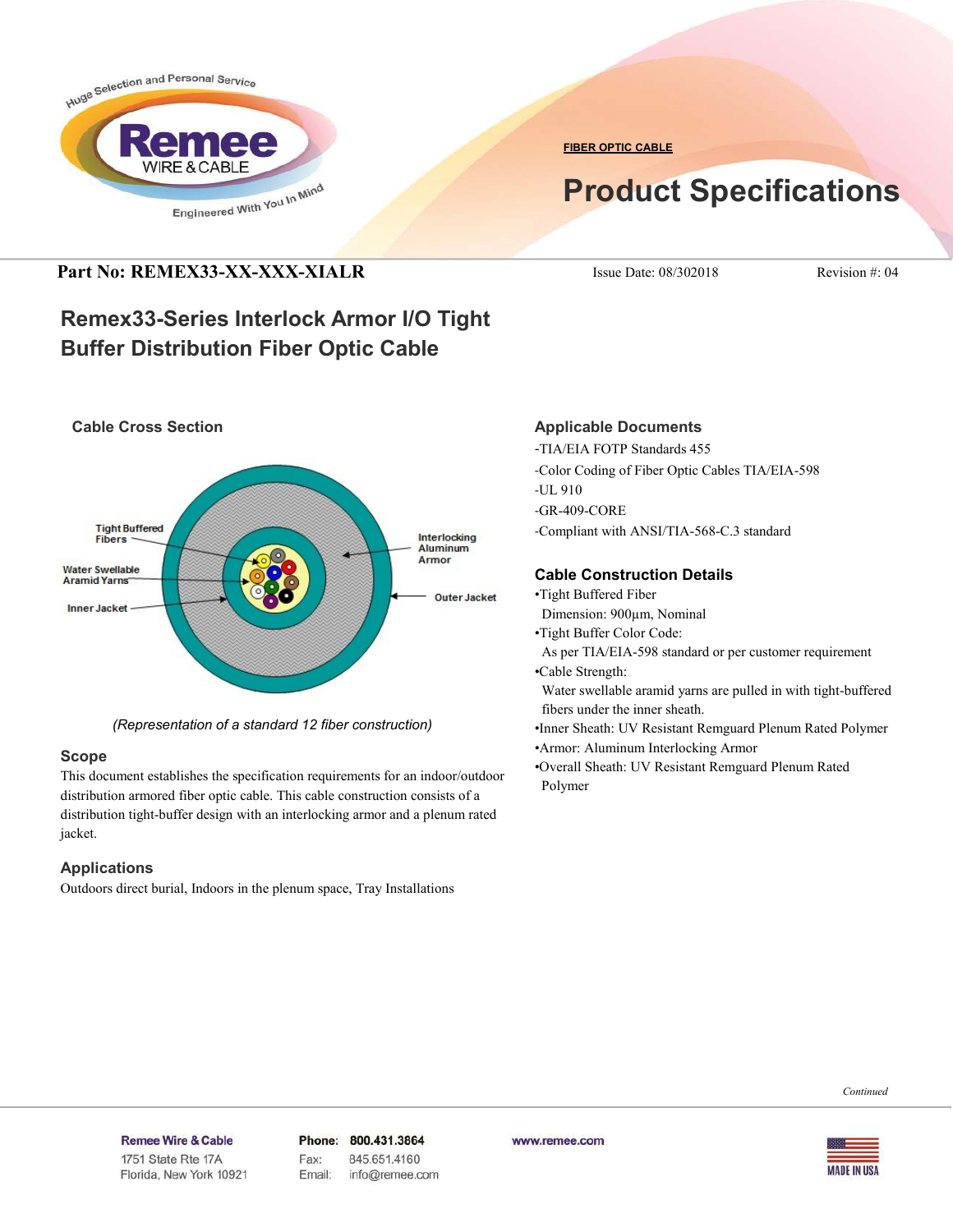

| <b>Nominal Cable Dimensions &amp; Weights</b>                          |                     |                       |                               |  |  |
|------------------------------------------------------------------------|---------------------|-----------------------|-------------------------------|--|--|
| Remee Products Part<br>Number                                          | Number<br>of Fibers | Cable OD<br>in $(mm)$ | Weight<br>$lb/1000ft$ (kg/km) |  |  |
|                                                                        |                     |                       |                               |  |  |
| <b>REMEX33002XXXXIALR</b>                                              | $\overline{2}$      | 0.605(15.4)           | 124 (185)                     |  |  |
| REMEX33004XXXXIALR                                                     | $\overline{4}$      | 0.605(15.4)           | 126 (188)                     |  |  |
| REMEX33006XXXXIALR                                                     | 6                   | 0.605(15.4)           | 130 (193)                     |  |  |
| REMEX33008XXXXIALR                                                     | 8                   | 0.605(15.4)           | 132 (196)                     |  |  |
| REMEX33012XXXXIALR                                                     | 12                  | 0.605(15.4)           | 138 (205)                     |  |  |
| REMEX33024XXXXIALR-T                                                   | 24                  | 0.638(16.2)           | 149(222)                      |  |  |
| *Cables printed in meters will have a "-MR" suffix on the part number. |                     |                       |                               |  |  |

| <b>Jacket Color</b> |              |  |
|---------------------|--------------|--|
| Designation         | Color        |  |
| B                   | <b>Black</b> |  |
| Y                   | Yellow       |  |
| Z                   | Orange       |  |
| А                   | Aqua         |  |
| M                   | Violet       |  |

| Fiber Type $(P/N)$                      | Maximum Attenuation dB/km |         | Overfill Launch Min<br>Bandwidth<br>MHz-km) |         | EMBc<br>$(MHz-km)$ | Gigabit Ethernet Mini-<br>mum Link Distance<br>(Meters) |      | 10 Gigabit Ethernet<br>Minimum Link Dis-<br>tance (Meters) |         |        |                          |
|-----------------------------------------|---------------------------|---------|---------------------------------------------|---------|--------------------|---------------------------------------------------------|------|------------------------------------------------------------|---------|--------|--------------------------|
|                                         | 850 nm                    | 1300 nm | 1310 nm                                     | 1550 nm | 850 nm             | 1300 nm                                                 |      | 850 nm                                                     | 1300 nm | 850 nm | 1300 nm                  |
| 62.5um OM1 1GIG (22J)                   | 3.2                       | 1.0     | N/A                                         | N/A     | 200                | 600                                                     | N/A  | 300                                                        | 550     | 32     | ٠                        |
| 50um OM2 10GIG (12D)                    | 3.0                       | 1.0     | N/A                                         | N/A     | 750                | 500                                                     | N/A  | 800                                                        | 550     | 150    | $\overline{\phantom{a}}$ |
| 50um OM3 10GIG (12N)                    | 3.0                       | 1.0     | N/A                                         | N/A     | 1500               | 500                                                     | 2000 | 1000                                                       | 550     | 300    | $\overline{\phantom{a}}$ |
| 50um OM4 10GIG (12V)                    | 3.0                       | 1.0     | N/A                                         | N/A     | 3500               | 500                                                     | 4700 | 1040                                                       | 550     | 550    | $\overline{\phantom{a}}$ |
| SM OS2 G.652.D (76K)                    | N/A                       | N/A     | 0.40                                        | 0.30    | N/A                | N/A                                                     | N/A  | N/A                                                        | 5000    | N/A    | 10000                    |
| SM OS2 G.652.D (74K)                    | N/A                       | N/A     | 0.35                                        | 0.25    | N/A                | N/A                                                     | N/A  | N/A                                                        | 5000    | N/A    | 10000                    |
| SM OS2 G.652.D/G.657.A1 BIF (76U)*      | N/A                       | N/A     | 0.40                                        | 0.30    | N/A                | N/A                                                     | N/A  | N/A                                                        | 5000    | N/A    | 10000                    |
| SM OS2 G.652.D/G.657.A2, B2 BIF (76F)** | N/A                       | N/A     | 0.40                                        | 0.30    | N/A                | N/A                                                     | N/A  | N/A                                                        | 5000    | N/A    | 10000                    |

 *\* G.657.A1 (76U) Mandrel Radius of 10mm, 1 turn at 1550nm with an induced attenuation of ≤0.50dB*

 *\*\* G.657.A2,B2 (76F) Mandrel Radius of 7.5mm, 1 turn at 1550nm with an induced attenuation of ≤0.40dB*

 *Please call the factory for all other fiber types*



**MADE IN USA** 

Remee Wire & Cable Issue No.: 05

Florida, New York 10921

Phone: 800.431.3864 Fax: 845.651.4160 info@remee.com Email:

www.remee.com